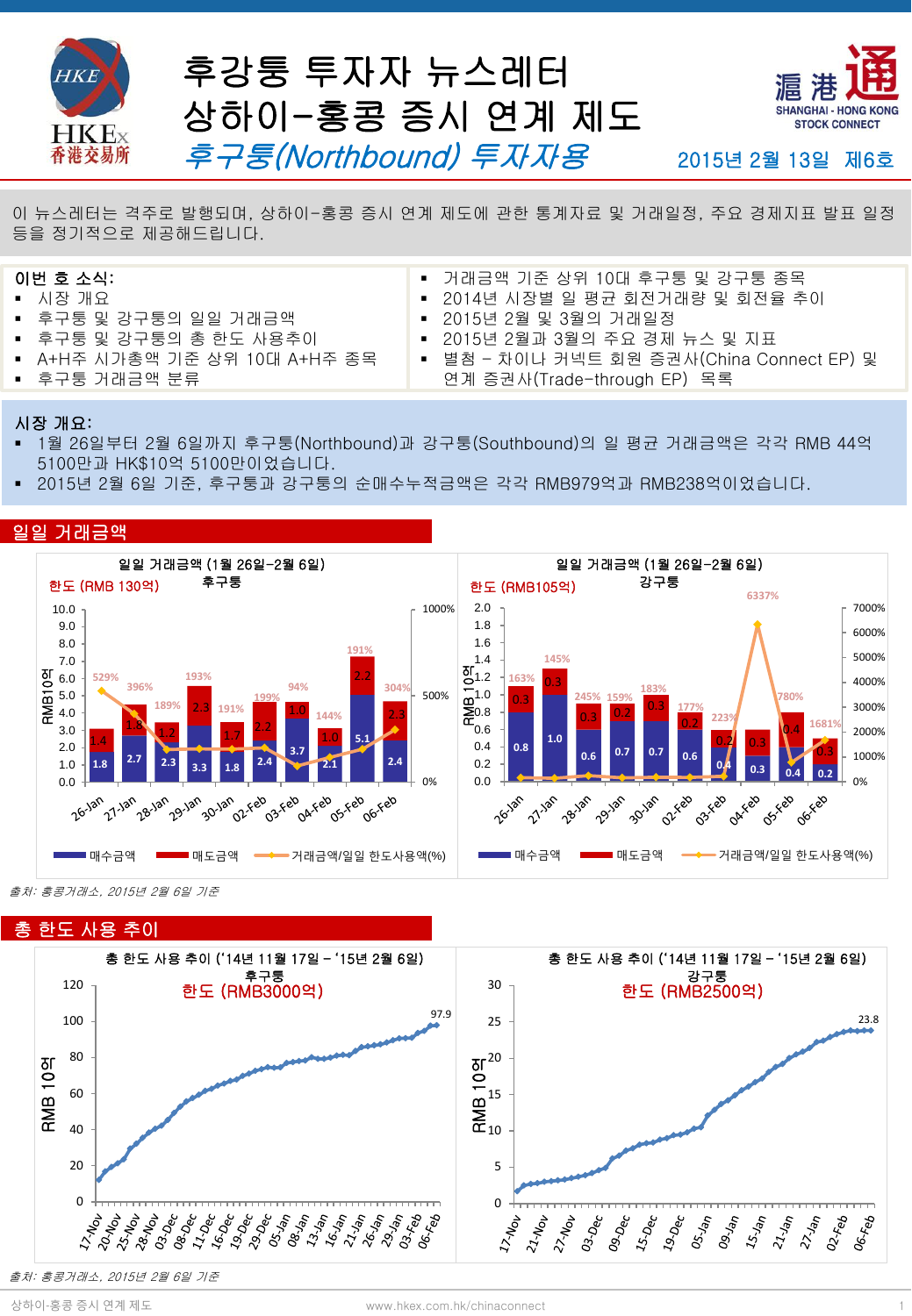## A+H 시가총액 기준 상위 10대 A+H 동시상장 종목

| A+H 시가총액 기준 상위 10대 A+H 동시상장 종목 |                    |                   |                  |                  |                    |                    |                   |           |
|--------------------------------|--------------------|-------------------|------------------|------------------|--------------------|--------------------|-------------------|-----------|
| 종목명                            | A + H              | 후구퉁 거래금액          |                  |                  | 강구퉁 거래금액           | A 주                | SSE<br>시가총액<br>순위 | A주 대비     |
| (A+H주)                         | 시가총액<br>(US\$ 109) | 매수<br>(US\$ 100만) | 매도<br>(US\$100만) | 매수<br>(US\$100만) | 매도<br>$(US$100$ 만) | 시가총액<br>(US\$ 10억) |                   | 할인        |
| 1. 페트로차이나                      | 306                | 16.78             | 12.34            | 12.56            | 11.34              | 282                |                   | $-36.63%$ |
| 2. 공상은행                        | 247                | 124.78            | 86.06            | 0.54             | 5.98               | 184                | $\overline{2}$    | 5.06%     |
| 3. 중국건설은행                      | 204                | 26.74             | 13.44            | 4.86             | 12.35              | 8                  | 71                | $-7.45%$  |
| 4. 중국은행                        | 178                | 67.60             | 43.81            | 8.72             | 7.06               | 132                | $\overline{4}$    | $-13.05%$ |
| 5. 농업은행                        | 167                | 29.36             | 21.90            | 2.88             | 1.95               | 152                | 3                 | $-4.47%$  |
| 6. 중국인수보험                      | 146                | 85.74             | 80.21            | 9.84             | 9.79               | 116                | 5                 | $-28.89%$ |
| 7. 시노펙                         | 105                | 54.96             | 9.25             | 5.94             | 8.13               | 85                 | 6                 | $-13.25%$ |
| 8. 중국평안보험                      | 97                 | 432.27            | 262.37           | 6.38             | 20.25              | 58                 | $\overline{7}$    | $-0.54%$  |
| 9. 교통은행                        | 66                 | 28.30             | 23.92            | 1.50             | 1.35               | 37                 | 15                | $-12.24%$ |
| 10.초상은행                        | 58                 | 158.46            | 75.94            | 2.24             | 5.23               | 47                 | 9                 | 0.36%     |

출처: 상하이 증권거래소 및 홍콩거래소, 2015년 2월 6일 기준, 1월 26일-2월 6일에 해당하는 거래금액





참고: CAT A EP (포지션 1 -14), CAT B EP (포지션 15-65) CAT C EP (포지션 >65). 기타 자세한 사항은 [여기](http://www.hkex.com.hk/eng/stat/epstat/exreport.htm)를 클릭하시기 바랍니다 출처: 홍콩거래소, 2015년 2월 6일 기준 , 1월 26일-2월 6일에 해당하는 거래금액

## 거래금액별 상위 10대 종목

| 총 거래금액 기준 상위 10대 A주 (후구퉁)    | 총 거래금액 기준 상위 10대 홍콩주 (강구퉁) |                        |            |             |                           |                    |                     |            |             |
|------------------------------|----------------------------|------------------------|------------|-------------|---------------------------|--------------------|---------------------|------------|-------------|
| 종목명/<br>종목코드                 | 거래금액<br>(US\$ 1백만)         | 시가총액<br>(US\$)<br>10억) | *주가<br>수익률 | 배당수익<br>(%) | 종목명/<br>종목코드              | 거래금액<br>(US\$ 1백만) | 시가총액<br>'(US\$ 10억) | *주가<br>수익률 | 배당수익<br>(%) |
| 1. 평안보험<br>(SH, 601318)      | 694                        | 58                     | 14x        | 1.06        | 1. 한능박막발전<br>(HK. 566)    | 78                 | 23                  | 46x        | 0.35        |
| 2. 중신증권<br>(SH. 600030)      | 587                        | 45                     | 39x        | 0.53        | 2. 중국민생은행<br>(HK. 1988)   | 66                 | 8                   | 6x         | 2.20        |
| 3. 대진철도<br>(SH. 601006)      | 317                        | 23                     | 10x        | 4.41        | 3. 해통증권<br>(HK. 6837)     | 58                 | 3                   | 33x        | 0.86        |
| 4. 상해자동차<br>(SH. 600104)     | 241                        | 39                     | 9x         | 5.45        | 4.중국해양유전서비스<br>(HK. 2883) | 33                 | 3                   | 7x         | 4.40        |
| 5. 초상은행<br>(SH. 600036)      | 234                        | 47                     | 6x         | 4.35        | 5. 중신증권<br>(HK. 6030)     | 32                 | $\overline{4}$      | 43x        | 0.74        |
| 6. 공상은행<br>(SH. 601398)      | 211                        | 184                    | 5x         | 6.09        | 6. 중국건자재<br>(HK. 3323)    | 31                 | 3                   | 6x         | 2.71        |
| 7. 중국태평양보험그룹<br>(SH. 601601) | 200                        | 31                     | 28x        | 1.28        | 7. 길리자동차<br>(HK. 175)     | 30                 | $\overline{4}$      | 8x         | 1.40        |
| 8. 기화모태주<br>(SH. 600519)     | 184                        | 32                     | 13x        | 2.28        | 8. 상하이전기<br>(HK. 2727)    | 30                 | $\overline{2}$      | 19x        | 2.12        |
| 9. 청도하이얼<br>(SH. 600690)     | 176                        | 9                      | 11x        | 2.40        | 9. 자금광업<br>(HK. 2899)     | 28                 | $\overline{2}$      | 19x        | 4.39        |
| 10. 중국인수보험<br>(SH. 601628)   | 166                        | 116                    | 37x        | 0.86        | 10. 항대부동산<br>(HK. 3333)   | 28                 | 6                   | 3x         | 16.56       |

출처: 상하이 증권거래소 및 홍콩거래소, '15년 2월 6일 기준 , 1월 26일- 2월 6일에 해당하는 거래금액 \*과거 주가수익률(Historical P/E Ratio)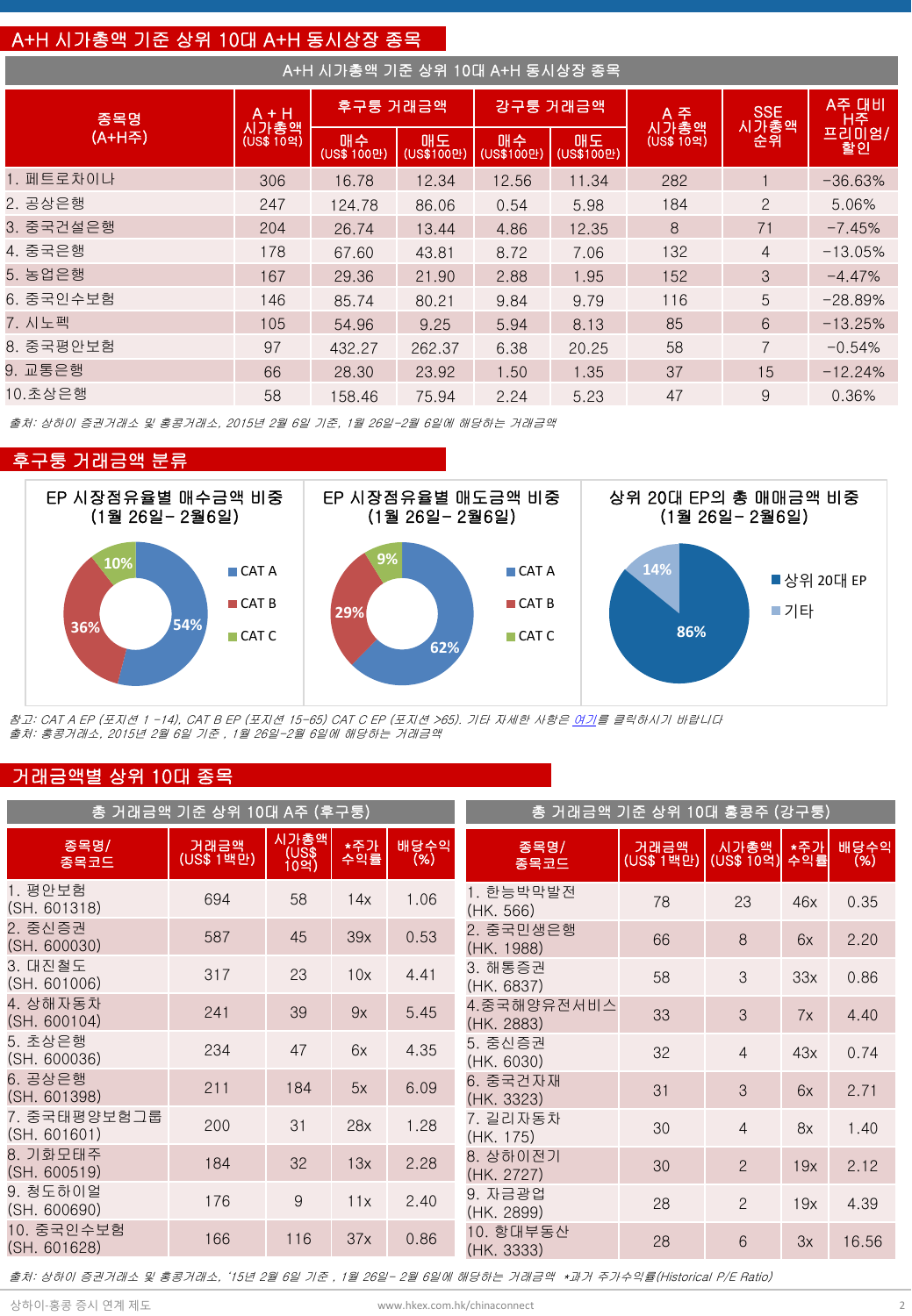

### 2015년 2월 및 3월 거래일정

| February 2015     |                                           |                   |                         |                                                                                     | <b>March 2015</b> |            |                   |                                           |                   |                   |                   |                |            |
|-------------------|-------------------------------------------|-------------------|-------------------------|-------------------------------------------------------------------------------------|-------------------|------------|-------------------|-------------------------------------------|-------------------|-------------------|-------------------|----------------|------------|
| Mon               | <b>Tue</b>                                | Wed               | Thu                     | Fri                                                                                 | Sat               | <b>Sun</b> | Mon               | <b>Tue</b>                                | <b>Wed</b>        | <b>Thu</b>        | Fri               | <b>Sat</b>     | <b>Sun</b> |
|                   |                                           |                   |                         |                                                                                     |                   | 1          |                   |                                           |                   |                   |                   |                | и          |
| $\blacksquare$ 2  | $\blacksquare$ 3                          | $\blacksquare$ 4  | $\blacksquare$ 5        | $\blacksquare$ 6                                                                    | $\overline{7}$    | 8          | $\blacksquare$    | $\blacksquare$ 3                          | $\blacksquare$ 4  | $\blacksquare$ 5  | $\blacksquare$ 6  | $\overline{7}$ | 8          |
| ■ 9               | $\blacksquare$ 10                         | $\blacksquare$ 11 | $\blacksquare$ 12       | $\blacksquare$ 13                                                                   | 14                | 15         | ■ 9               | $\blacksquare$ 10                         | $\blacksquare$ 11 | $\blacksquare$ 12 | $\blacksquare$ 13 | 14             | 15         |
| $\blacksquare$ 16 | $-17$                                     | $\frac{1}{2}$ 18  | $\frac{1}{2}$ 19        | 20                                                                                  | 21                | 22         | ■16               | $\blacksquare$ 17                         | $\blacksquare$ 18 | $\blacksquare$ 19 | $\blacksquare$ 20 | 21             | 22         |
|                   |                                           |                   | 女。                      | $\mathcal{R}^{\mathcal{C}}$                                                         |                   |            | $\blacksquare$ 23 | $\blacksquare$ 24                         | $\blacksquare$ 25 | $\blacksquare$ 26 | $\blacksquare$ 27 | 28             | 29         |
| $*$ 23            | $\blacksquare$ 24                         | $\blacksquare$ 25 | $\blacksquare$ 26       | $\blacksquare$ 27                                                                   | 28                |            | $\blacksquare$ 30 | $\blacksquare$ 31                         |                   |                   |                   |                |            |
| 女!                |                                           |                   |                         | China / Hong Kong Public Holiday (Market Close for Northbound & Southbound Trading) |                   |            |                   |                                           |                   |                   |                   |                |            |
|                   | Two-way (Northbound & Southbound) Trading |                   | Northbound Trading Only |                                                                                     |                   |            |                   | Two-way (Northbound & Southbound) Trading |                   |                   |                   |                |            |

출처: 상하이 증권거래소의 관련 페이지는 [여기](http://www.sse.com.cn/marketservices/hkexsc/home/holiday/) 를 클릭하고 (중국어 버전만 제공함), 홍콩거래소는 [여기](http://www.hkex.com.hk/eng/market/sec_tradinfra/chinaconnect/Calendar.htm) 를 참고하시기 바랍니다

## 2015년 2월 및 3월 주요 경제 뉴스 및 지표

| 2015년 2월 및 3월 |                                                                                                 |  |  |  |                                                      |  |  |
|---------------|-------------------------------------------------------------------------------------------------|--|--|--|------------------------------------------------------|--|--|
|               | • 23/2/2015• 홍콩: 소비자종합물가지수 YoY                                                                  |  |  |  | 27/2/2015 • 홍콩: 재정수지 HKD<br>홍콩: 통화량 M1/M2/M3 HKD YoY |  |  |
|               | • 25/2/2015• 중국: HSBC 중국 제조업 구매관리자지수(PMI) • 1/3/2015 • 중국: 제조업 구매관리자지수(PMI)<br>- 홍콩: 연간 GDP YoY |  |  |  |                                                      |  |  |
|               | • 26/2/2015• 홍콩: 수출 YoY<br>홍콩: 수입 YoY<br>홍콩: 무역수지                                               |  |  |  |                                                      |  |  |

상하이-홍콩 증시 연계 제도에 대한 기타 자세한 정보는 이 곳을 통해 확인하실 수 있습니다.

웹사이트: [www.hkex.com.hk/chinaconnect](http://www.hkex.com.hk/chinaconnect) 이메일 : [info@hkex.com.hk](mailto:info@hkex.com.hk) 뉴스레터: <u>[이전](http://www.hkex.com.hk/eng/market/sec_tradinfra/chinaconnect/Newsletter.htm) [호](http://www.hkex.com.hk/eng/market/sec_tradinfra/chinaconnect/Newsletter.htm)</u> 보도자료: [2015](http://www.hkex.com.hk/eng/newsconsul/hkexnews/2014/141214news.htm)[년](http://www.hkex.com.hk/eng/newsconsul/hkexnews/2014/141214news.htm) [1](http://www.hkex.com.hk/eng/newsconsul/hkexnews/2014/141214news.htm)[월](http://www.hkex.com.hk/eng/newsconsul/hkexnews/2014/141214news.htm) [6](http://www.hkex.com.hk/eng/newsconsul/hkexnews/2014/141214news.htm)[일](http://www.hkex.com.hk/eng/newsconsul/hkexnews/2014/141214news.htm)

### 법적고지

본 뉴스레터는 정보제공만을 위한 것이며 법률적인 자문이나 세금과 관련한 자문에 해당하지 않습니다. 투자자들은 상하이-홍콩 증시 연계 제도의 거래 대상 주식을 거래함에 있어서 주의를 기울여야 합니다. 홍콩거래소(Hong Kong Exchanges and Clearing Limited)와 홍콩거래소의 자회사는 본 뉴스레터의 사용 또는 의존에 기인해 발생되는 그 어떠한 손실이나 피해에도 책임을 지지 않습니다.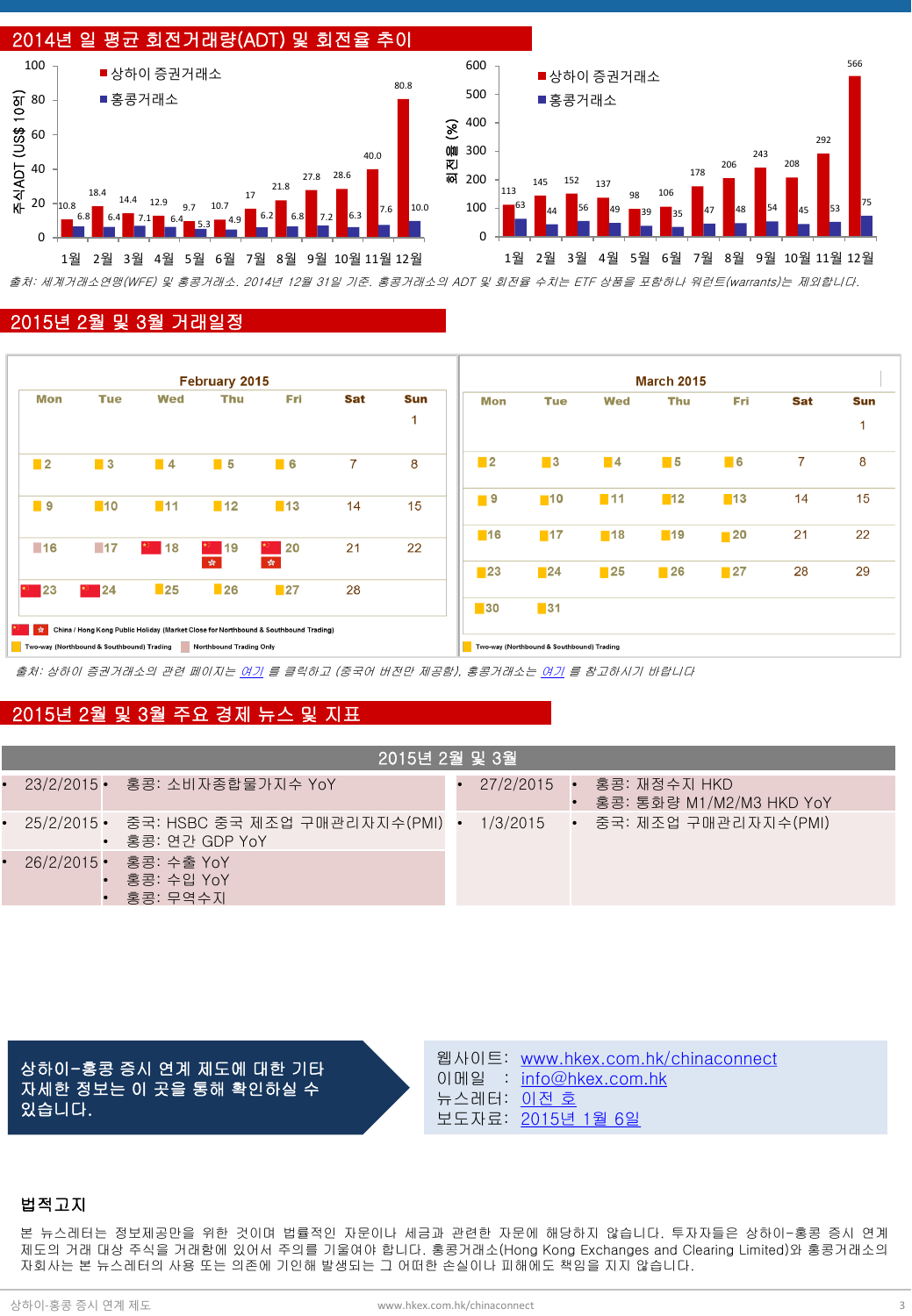# 별첨 – 증권사 참여자 (EP)

|                                                                                           | 차이나 커넥트 회원 증권사(China Connect Exchange Participants) 목록  |                                                   |
|-------------------------------------------------------------------------------------------|---------------------------------------------------------|---------------------------------------------------|
| 농은국제증권                                                                                    | 광발증권(홍콩)                                                | 옵티버 트레이딩 홍콩                                       |
| <b>ABCI Securities Company Limited</b>                                                    | GF Securities (Hong Kong) Brokerage Limited             | Optiver Trading Hong Kong Limited                 |
| 아사특랑자본관리                                                                                  | 골드만삭스증권(아시아)                                            | 동방증권(홍콩)                                          |
| Astrum Capital Management Limited                                                         | Goldman Sachs (Asia) Securities Limited                 | Orient Securities (Hong Kong) Limited             |
| 발리(Bali)증권                                                                                | 월해증권                                                    | 필립증권(홍콩)                                          |
| Bali Securities Co. Limited                                                               | Guangdong Securities Limited                            | Phillip Securities (Hong Kong) Limited            |
| 바클레이즈 캐피탈 아시아                                                                             | 국도증권(홍콩)                                                | 보생기화                                              |
| Barclays Capital Asia Limited                                                             | Guodu Securities (Hong Kong) Limited                    | Po Sang Futures Limited                           |
| BNP 파리바 증권(아시아)                                                                           | 국신증권(HK)                                                | 통일증권(홍콩)                                          |
| BNP Paribas Securities (Asia) Limited                                                     | Guosen Securities (HK) Brokerage Company, Limited       | President Securities (Hong Kong) Limited          |
| 중은국제증권                                                                                    | 국태군안증권(홍콩)                                              | 푸르덴셜증권                                            |
| <b>BOCI Securities Limited</b>                                                            | Guotai Junan Securities (Hong Kong) Limited             | Prudential Brokerage Limited                      |
| 교은국제증권                                                                                    | 국원증권(홍콩)                                                | 제로국제증권                                            |
| <b>BOCOM International Securities Limited</b>                                             | Guoyuan Securities Brokerage (Hong Kong) Limited        | Qilu International Securities Limited             |
| 요재증권(H.K.)                                                                                | 해통국제증권                                                  | 화부가락증권                                            |
| Bright Smart Securities International(H.K.) Limited                                       | Haitong International Securities Company Limited        | Quam Securities Company Limited                   |
| 건은(CCB)국제증권                                                                               | 항생증권                                                    | 회신리재                                              |
| <b>CCB International Securities Limited</b>                                               | Hang Seng Securities Limited                            | Realink Financial Trade Limited                   |
| 시부증권                                                                                      | 항리증권(HK)                                                | 서동자본시장                                            |
| Celestial Securities Limited                                                              | Hani Securities (HK) Limited                            | Reorient Capital Markets Limited                  |
| 장강증권(HK)                                                                                  | 홍콩국제증권                                                  | RHB OSK증권 홍콩                                      |
| Changjiang Securities Brokerage (HK) Limited                                              | Hong Kong International Securities Limited              | RHB OSK Securities Hong Kong Limited              |
| 치부증권                                                                                      | HSBC 증권(홍콩)                                             | 법국흥업증권(HK)                                        |
| <b>Chief Securities Limited</b>                                                           | HSBC Broking Securities (Hong Kong) Limited             | SG Securities (HK) Limited                        |
| 중국광대증권(HK)                                                                                | HSBC 증권(아시아)                                            | 상은증권                                              |
| China Everbright Securities (HK) Limited                                                  | HSBC Securities Brokers (Asia) Limited                  | Shacom Securities Limited                         |
| 중국은하국제증권(홍콩)                                                                              | 화태금융지주(홍콩)                                              | 신은만국증권(H.K.)                                      |
| China Galaxy International Securities (Hong Kong) Co., Limited                            | Huatai Financial Holdings (Hong Kong) Limited           | Shenyin Wanguo Securities (H.K.) Limited          |
| 중금공사(CICC)홍콩증권<br>China International Capital Corporation Hong Kong Securities<br>Limited | 일통증권<br>I-Access Investors Limited                      | 화성증권<br>Sino Grade Securities Limited             |
| 초상증권(HK)                                                                                  | 공은국제증권                                                  | 시노팩증권(아시아)                                        |
| China Merchants Securities (HK) Co., Limited                                              | <b>ICBC</b> International Securities Limited            | SinoPac Securities (Asia) Limited                 |
| 중신건투증권                                                                                    | 흥증증권(홍콩)                                                | 남화증권                                              |
| China Securities (International) Brokerage Company Limited                                | Industrial Securities (HK) Brokerage Limited            | South China Securities Limited                    |
| 창흥증권                                                                                      | 인스티넷 퍼시픽                                                | 스탠다드차타드증권(홍콩)                                     |
| Chong Hing Securities Limited                                                             | Instinet Pacific Limited                                | Standard Chartered Securities (Hong Kong) Limited |
| 항풍증권                                                                                      | J.P. 모건증권(홍콩)                                           | 신홍기투자                                             |
| Christfund Securities Limited                                                             | J.P. Morgan Broking (Hong Kong) Limited                 | Sun Hung Kai Investment Services Limited          |
| CIMB증권                                                                                    | JTI증권                                                   | 서스키하나 홍콩                                          |
| <b>CIMB Securities Limited</b>                                                            | JTI Securities Limited                                  | Susquehanna Hong Kong Limited                     |
| 중신증권(HK)                                                                                  | KGI증권(홍콩)                                               | 대휘증권                                              |
| CITIC Securities Brokerage (HK) Limited                                                   | KGI Securities (Hong Kong) Limited                      | <b>Taifair Securities Limited</b>                 |
| 씨티그룹 글로벌 마켓 아시아                                                                           | 김영증권(홍콩)                                                | 중투증권                                              |
| Citigroup Global Markets Asia Limited                                                     | Kim Eng Securities (Hong Kong) Limited                  | Taiping Securities (HK) Co Limited                |
| CLSA 유한공사                                                                                 | 킹스턴증권                                                   | 돈패증권                                              |
| CLSA Limited                                                                              | Kingston Securities Limited                             | Tanrich Securities Company Limited                |
| 초은국제증권                                                                                    | 곤태증권(금은)                                                | 팀버힐증권 홍콩                                          |
| CMB International Securities Limited                                                      | Kuentai Securities (Kam Ngan) Company Limited           | Timber Hill Securities Hong Kong Limited          |
| 중국북방증권                                                                                    | 육복증권(홍콩)                                                | 도요증권 아시아                                          |
| CNI Securities Group Limited                                                              | Luk Fook Securities (HK) Limited                        | Toyo Securities Asia Limited                      |
| 크레디트스위스증권(홍콩)                                                                             | 맥쿼리 캐피탈 증권                                              | 동성증권(중개)                                          |
| Credit Suisse Securities (Hong Kong) Limited                                              | Macquarie Capital Securities Limited                    | Tung Shing Securities (Brokers) Limited           |
| 군익증권(HK)                                                                                  | 만리풍증권                                                   | 동태증권                                              |
| CSC Securities (HK) Limited                                                               | Malahon Securities Limited                              | Tung Tai Securities Company Limited               |
| 대신증권                                                                                      | 원부증권(홍콩)                                                | UBS 증권 홍콩                                         |
| Dah Sing Securities Limited                                                               | Masterlink Securities(HK) Corporation Limited           | UBS Securities Hong Kong Limited                  |
| DBS 비커스증권(HK)                                                                             | 조풍증권(홍콩)                                                | UOB 카이히언(홍콩)                                      |
| DBS Vickers (Hong Kong) Limited                                                           | Mega Securities (Hong Kong) Company Limited             | UOB Kay Hian (Hong Kong) Limited                  |
| 도이치증권 아시아                                                                                 | 메릴린치 극동                                                 | 미건증권                                              |
| Deutsche Securities Asia Limited                                                          | Merrill Lynch Far East Limited                          | Upbest Securities Company Limited                 |
| 영황증권                                                                                      | 미래에셋자산관리(홍콩)                                            | 승리증권                                              |
| <b>Emperor Securities Limited</b>                                                         | Mirae Asset Wealth Management (HK) Limited              | Victory Securities Company Limited                |
| 안신국제증권(홍콩)                                                                                | 모건스탠리 홍콩                                                | 굉고증권                                              |
| Essence International Securities (Hong Kong) Limited                                      | Morgan Stanley Hong Kong Securities Limited             | <b>Wocom Securities Limited</b>                   |
| 장웅증권                                                                                      | 남화증권(홍콩)                                                | 우윤국정증권(홍콩)                                        |
| Ever-Long Securities Company Limited                                                      | Nanhua Securities (Hong Kong) Company Limited           | YGD Securities (HK) Limited                       |
| 제일상해증권                                                                                    | 중윤증권                                                    | 유안타증권(홍콩)                                         |
| First Shanghai Securities Limited                                                         | National Resources Securities Limited                   | Yuanta Securities (Hong Kong) Company Limited     |
| 푸본증권(홍콩)                                                                                  | 군영증권                                                    | 월수증권                                              |
| Fubon Securities (Hong Kong) Limited                                                      | Noble Securities Company Limited                        | Yue Xiu Securities Company Limite                 |
| 풀브라이트증권<br>Fulbright Securities Limited                                                   | OCBC윙항증권<br>OCBC Wing Hang Shares Brokerage Co. Limited | 합계: 107개 회원 증권사 (2015년 2월 6일 기준)                  |